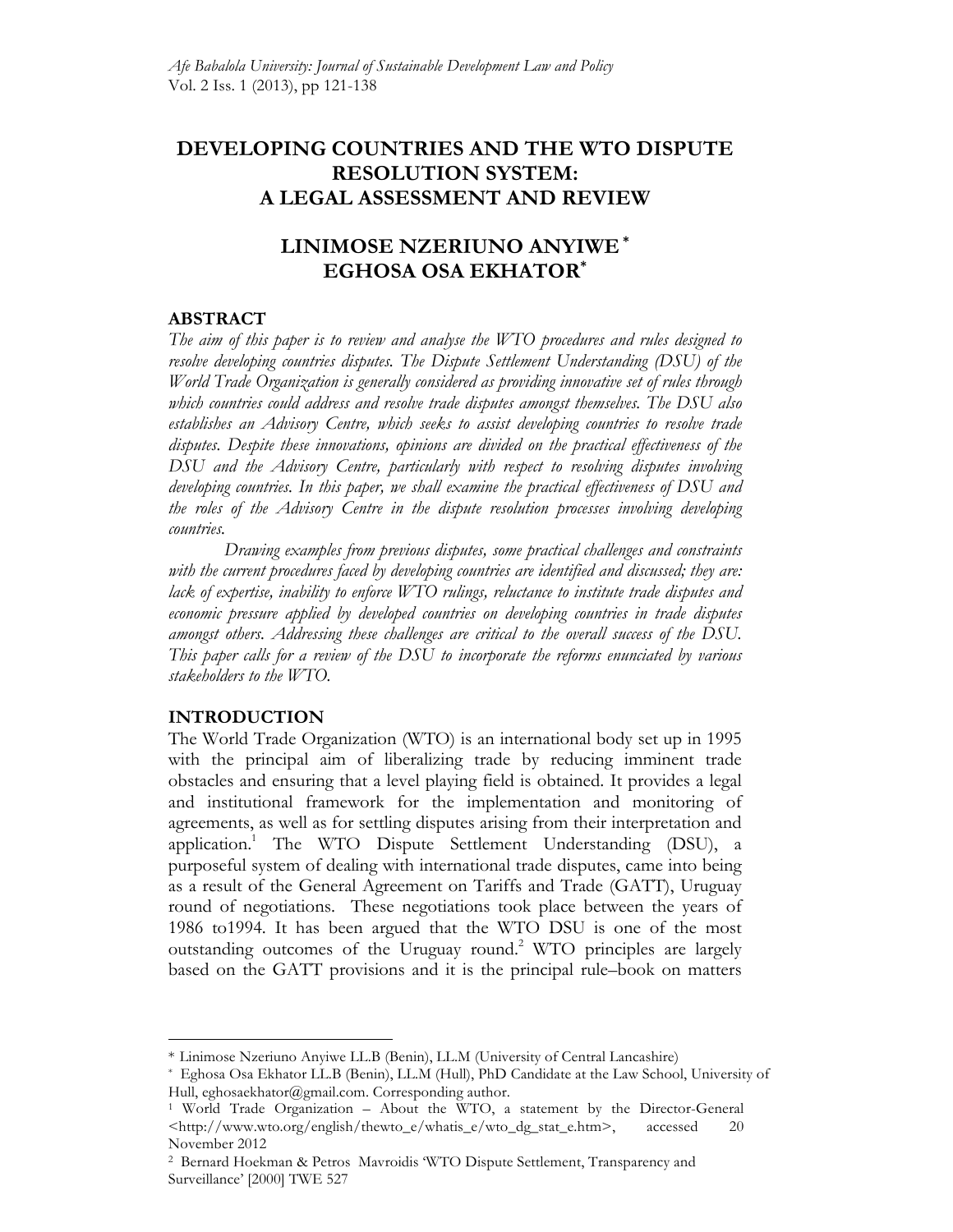concerning: trade in goods, trade in services, relevant aspects of intellectual property, dispute settlement and trade policy reviews.<sup>3</sup>

This paper analyses the position of developing countries in the Dispute Settlement System (DSS) in the WTO. The DSS is a highly legalized and judicialized process of resolving or settling trade disputes among membercountries of the WTO. Many developing countries are members of the WTO and the DSS is said to promote justice and equality among the developing and developed countries when settling trade disputes. By 2008, nearly 400 disputes had been brought before the dispute settlement system and almost 300 rulings (including panel and Appellate Body reports and arbitration awards) had been issued.<sup>4</sup> In 2012, the number had increased from 400 to 452 dispute cases.<sup>5</sup> This paper will aver that notwithstanding the participation of developing countries in trade dispute settlement, the DSS has not actualised hopes and aspirations of its founding fathers towards developing countries.

The first part of the paper will be the introduction. The second part of the paper will focus on the history of the WTO and its metamorphosis from the GATT. Also, dispute settlement under GATT will be in focus. The third part of the paper will dwell on the dispute settlement under the WTO. The fourth part of the paper will focus on developing countries and the WTO system. Here, the paper will attempt to answer the conundrum inherent in the WTO and its impacts on the dispute settlement involving developing countries. The final part of the paper will advocate reforms to improve dispute settlement in WTO.

#### **2. HISTORY OF THE GATT/WTO**

The WTO came into existence in 1995. It is the successor to General Agreements on Trade and Tariffs (GATT) and is the legal and institutional foundation of the international trading system; it was created by the *Marrakesh Agreement Establishing the World Trade Organisation* (WTO Agreement). Unlike GATT, WTO is an international organisation. However, the GATT is subsumed under the WTO Agreement. Thus, GATT ended up being a document without any institution for its administration.

The GATT had its origins in the still-born International Trade Organisation.<sup>6</sup> Due to the devastating effects of the Second World War, world leaders began to nurse the idea of a world trade body.<sup>7</sup> During negotiations of the International Trade Organisation provisions, the GATT was signed at Geneva in 1947.<sup>8</sup> The intention was that GATT would be absorbed into the ITO<sup>9</sup>, GATT was supposed to be a temporary agreement pending when the

<sup>3</sup> 'The WTO in Brief'

<sup>&</sup>lt;http://www.wto.org/english/thewto\_e/whatis\_e/inbrief\_e/inbr03\_e.htm> accessed 20 November 2012

<sup>4</sup> Yuka Fukunaga 'Civil Society and the Legitimacy of the WTO Dispute Settlement System' (2008) *34 BJIL* 1, 85

<sup>5</sup> World Trade Organization – Dispute Settlement : The Disputes

<sup>&</sup>lt;http://www.wto.org/english/tratop\_e/dispu\_e/dispu\_status\_e.htm> accessed 30 November 2012

<sup>6</sup> Robert Hudec *Essays on the Nature of International Trade Law* (1st edn, Cameron and May 1999) 7 David Palmeter and Petros Mavroidis *Dispute Settlement in the World Trade Organisation* (2nd

edn, Cambridge University Press 2004)

<sup>8</sup> Paul Demaret, 'The Metamorphosis of the GATT: From Havana to the World Trade Organisation' (1995) 34 *CJTLL* 126 9 Ibid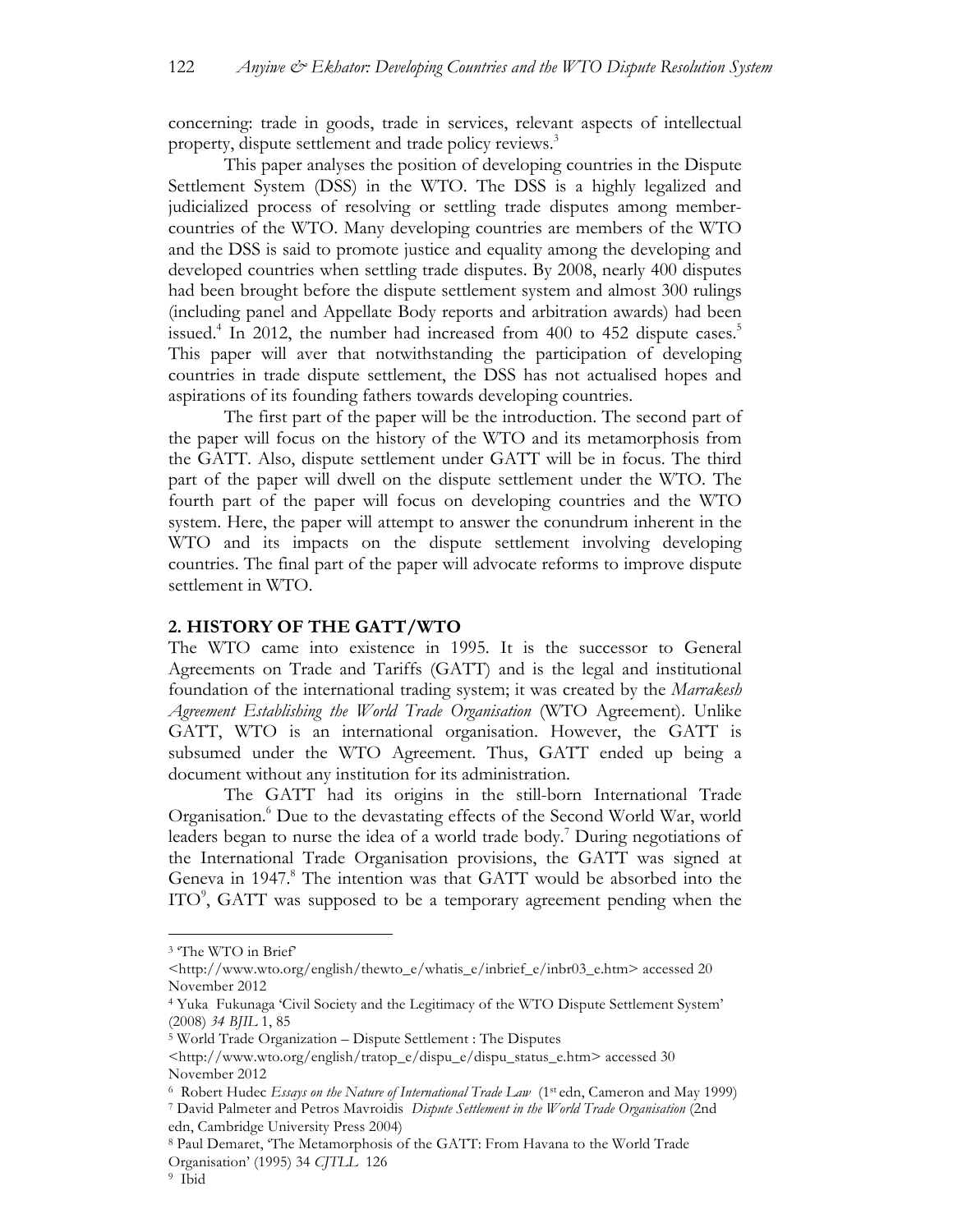ITO would come into legal existence. Some countries could not wait for the completion of the different legislative approvals needed for the ITO to become effective, they agreed to apply GATT provisionally as of January1, 1948.10 Thus, GATT was a child of necessity and an impromptu agreement.

### **Dispute Settlement in GATT**

The basic goal of GATT was to promote free international trade by establishing rules that limited national trade impediments.<sup>11</sup> According to Hudec<sup>12</sup>, the sole dispute machinery in GATT was the "nullification and impairment" provision dating from the Geneva draft of the ITO.

Early dispute settlement was highly diplomatic and the process was referred to as "conciliation".13 Dispute settlement in GATT involved members protesting measures taken by another member to provide certain of its industries with special protection or advantages that interfere with international trade.14 The General Agreement contained a lot of provisions designed to resolve trade disputes between its contracting parties.<sup>15</sup> The primary provision regulating dispute settlement in GATT was Article XXIII. This provision was normally resorted to when a member claims that it has suffered loss as a result of another member who had its benefit nullified or impaired.<sup>16</sup> Article XX111:2 of GATT 1947 provided that the contracting parties themselves, acting jointly, had to deal with any dispute between individual contracting parties.<sup>17</sup>

Earlier in GATT, parties to a dispute were also members of the panel to decide the case. Subsequently, parties directly involved in the disputes were dropped and neutral parties were appointed into a three or five member panels. However, these panels were populated by diplomats instead of lawyers versed in international trade law. Thus, "legal rulings were drafted with an elusive diplomatic vagueness".18 A panel's decision would be referred to the contracting parties (GATT council) and if approved by it, becomes binding on the parties. Flowing from the above, dispute settlement under Articles XXII and XXIII arguably provided for a system of rudimentary dispute settlement procedures and the process was not 'judicialized' or 'legalized' (unlike the WTO). Dispute settlement in GATT had no enforcement mechanisms and the legality of the rulings "is up to the disputant states themselves".19

A major flaw in GATT was that it was a multi-party contract and any decision to amend, modify or interpret it needed the consent of all the parties.<sup>20</sup> This was referred to as 'Positive Consensus' in GATT, when a panel report is brought to the contracting parties for approval, the losing party can 'block' it. This is done by refusing to assent to the report, and if a party blocks

<sup>10</sup> Palmeter and Mavroidis (n 7) 3

<sup>11</sup> William Davey, 'Dispute Settlement in GATT' (1987) 11 *FILJ* 51, 53

<sup>12</sup> Hudec (n 6) 38

<sup>13</sup> Demaret (n 8) 6

<sup>14</sup> ibid

<sup>15</sup> Davey (n 11) 54

<sup>&</sup>lt;sup>16</sup> ibid 55<br><sup>17</sup> WTO Website available at

http://www.wto.org/english/tratop\_e/dispu\_settlement\_cbt\_e/c2s1p1-e.htm

<sup>18</sup> Robert Hudec *Enforcing International Trade Law : The Evolution of the Modern GATT Legal System* (1993) cited in Palmeter and Mavroidis (n 7) 7

<sup>19</sup> Eric Reinhardt, 'Adjudication without Enforcement in GATT Disputes' (2001) 45 (2*) Journal of Conflict Resolution* 175

<sup>20</sup> Hudec (n 18) 9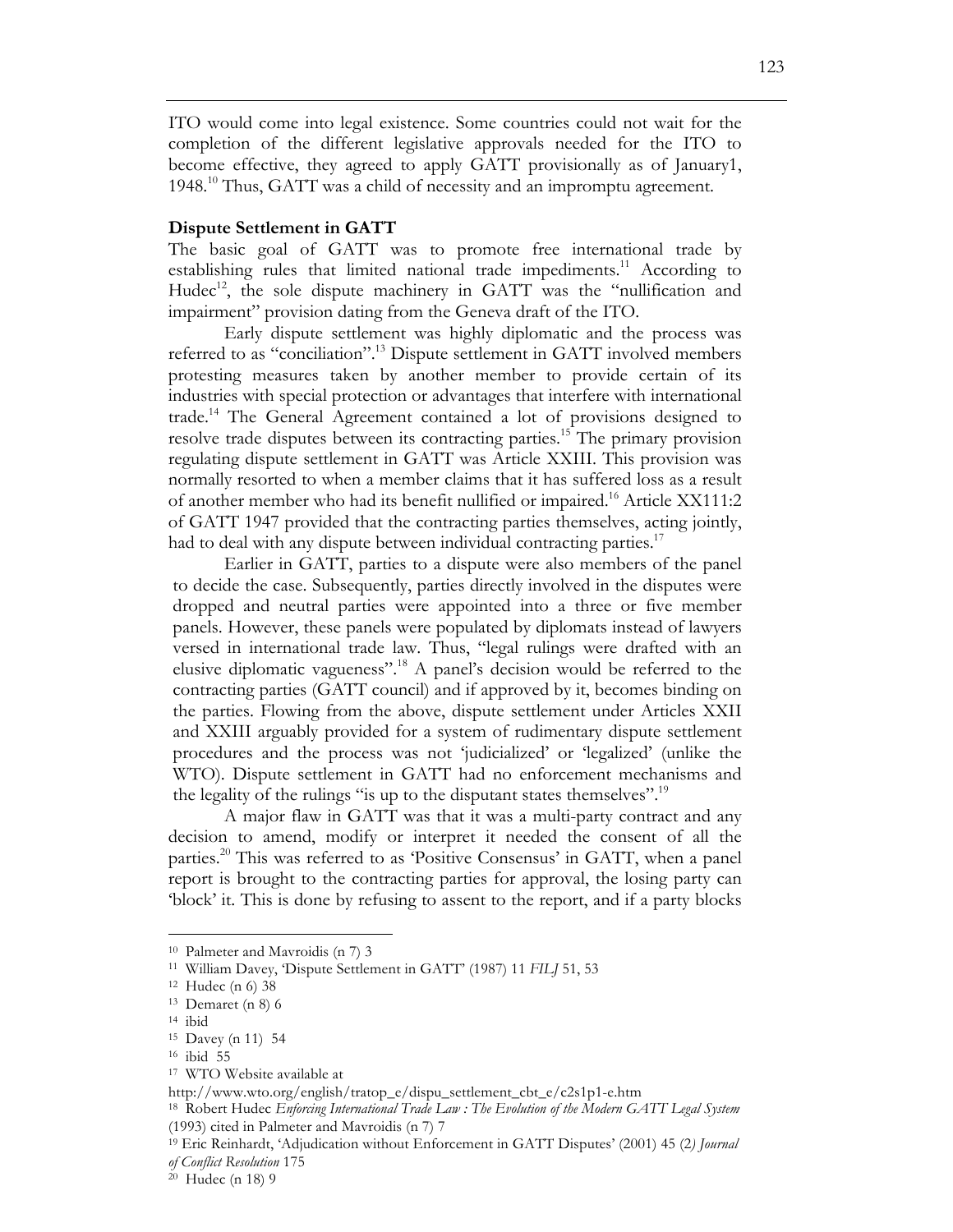a report, based on the consensus rule, the report would not be adopted. Losing parties took advantage of it, by using the consensus rule to stop the establishment of a panel and to guard against unfavourable panel reports. Other flaws<sup>21</sup> in the GATT included secrecy in its dispute settlement process, rulings were easy to block and no fixed timetables for resolving disputes amongst others.

As a result of this and other defects in the GATT, the WTO was formed.

#### **Review of Dispute Settlement in the WTO**

A trade dispute arises in the WTO when one country adopts a trade policy measure or takes some action that another country considers to be against the WTO agreements.<sup>22</sup> In essence:

…disputes in the WTO are essentially about broken promises. WTO members have agreed that if they believe fellow-members are violating trade rules, they will use the multilateral system of settling disputes instead of taking action unilaterally. That means abiding by the agreed procedures, and respecting judgements. $^{23}$ 

Here, the dispute settlement process in the WTO was meant to promote fairness and equality and sustainable development towards the developing countries. The dispute settlement process changed from diplomatic to a legalized process and from power-based to rule-based procedure.<sup>24</sup>

Dispute settlement is the central pillar of the multi-lateral trading system, and WTO's unique contribution to the stability of the world economy. A major difference between the GATT and WTO is that WTO has a new body called Dispute Settlement Body (DSB). The DSB is an assembly consisting of all the members of the WTO of all the members of the WTO. It was created during the Uruguay Round of negotiations to deal with any dispute arising from WTO agreements and this done in line with the provisions of the 'Understanding on Rules and Procedures Governing the Settlement of Disputes', the Dispute Settlement Understanding (DSU).<sup>25</sup> The DSB has authority to create dispute settlement panels, to adopt panel and appellate body reports, to maintain surveillance of the implementation of the rulings, it can also authorise retaliations if the rulings are not adhered to by virtue of Article 2.1 of the DSU.

The WTO Dispute Settlement Understanding (DSU) is composed of 27 Articles and 4 Appendices. It covers agreements which include: the WTO Agreement, its multilateral trade agreements for goods, the General Agreement on Trade in Services (GATS), the Agreement on Trade-Related Aspects of Intellectual Property Rights (TRIPs) and four plurilateral trade agreements

<sup>21</sup> Generally see John Jackson, 'The World Trade Organization: Constitution and Jurisprudence' (Chatam 1998).

<sup>22</sup> WTO Website available at http://www.wto.org/ 23 ibid

<sup>24</sup> Kim Van der Borght ,'The Review of WTO Understanding on Dispute Settlement: Some Reflections on the Current Debate' 14 (1999) 14 *AMUILLR* 1224

 $25$  (n 7) 15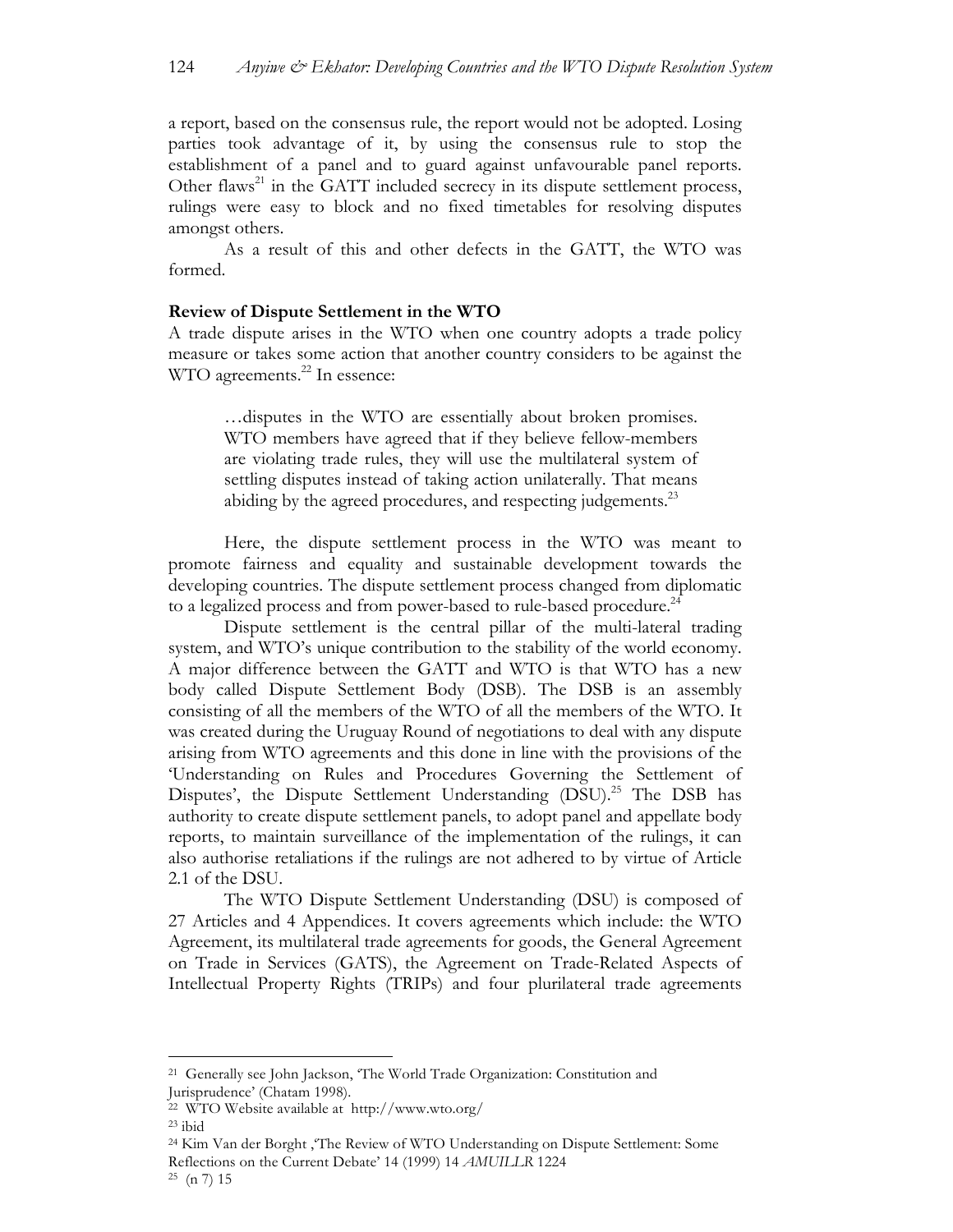which cover Civil Aircraft, Government Procurement, Dairy and Bovine Meat.<sup>26</sup> There are also special or additional applications of the DSU rules.<sup>27</sup>

The Dispute Settlement System (DSS) of the WTO comprises of the Dispute Settlement Body (DSB), the Dispute Settlement Panels (DSP) and the Appellate Body (AB). The DSB could be regarded as a political institution within the WTO; while the DSP and AB are the judicial-type of institutions.<sup>28</sup>

Trade disputes are settled among WTO member countries through the following methods:

- i. *Consultation/Negotiation between Parties:* If a WTO Member requests consultations with another Member under a WTO agreement, the latter Member must enter into consultations with the former within 30 days. If the dispute is not resolved within 60 days, the complaining Member may request a panel.<sup>29</sup>
- ii. *Good offices, Conciliation and Mediation*: This is a voluntary procedure that is undertaken where the parties to the dispute agree to it. Proceedings and the position taken by the parties are confidential and without prejudice to the rights of either party in any further proceeding.<sup>30</sup>
- iii. *Arbitration:* This is a suitable method of settling disputes where the relevant issues for determination are clearly defined by both parties.<sup>31</sup> Arbitrators are selected by the parties to the arbitration or, if they cannot agree on an arbitrator, the Director-General may appoint one on their behalf.
- iv. *Adjudication by Panels and the Appellate Body:* The request for a panel must be made in writing; identifying the specific measure at issue and giving a brief but clear summary of the complaint sufficient to present the problem.<sup>32</sup> Once the panel is constituted, it hears written and oral arguments from the disputing parties. After a careful consideration of these presentations, a descriptive part of its report (facts and argument) is issued to the disputing parties. Following a review period, a final report is issued to the disputing parties and later passed around to all WTO Members.<sup>33</sup>
- v. *Implementation and enforcement of the recommendations and rulings adopted by the DSB:* Where a WTO decision finds a defending

<sup>26</sup> Article 1.1, Appendix 1 Dispute Settlement Understanding (DSU)

<sup>27</sup> Article 1.2, Appendix 2 DSU

<sup>28</sup> Peter Van Den Bossche *The Law and Policy of the World Trade Organization* (2nd edn, Cambridge University Press 2008) 235

<sup>29</sup> Article 4, Dispute Settlement Understanding (DSU)

<sup>30</sup> Article 5 DSU

<sup>31</sup>Article 21.3(c), 22.6, 25 DSU

<sup>32</sup> Articles 6 to 20 of the DSU

<sup>33</sup> Articles 12, 15, Appendix 3 DSU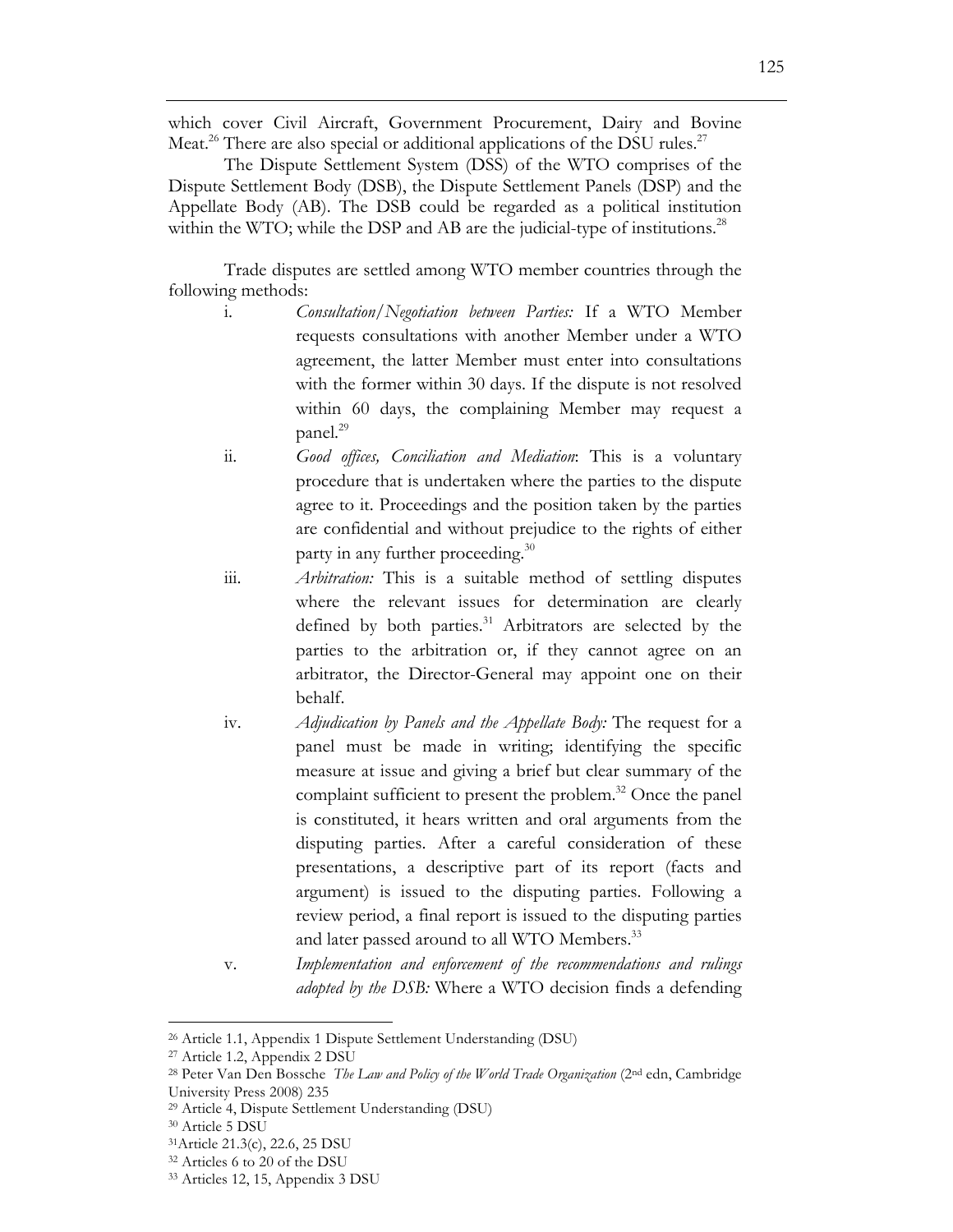member in violation of an obligation under a WTO agreement, the member must inform the DSB of its implementation plans within 30 days after the panel report and any AB report are adopted. If it is 'impracticable' to comply immediately, the Member will have a 'reasonable period of time' to do so.

# **Classification of Countries in the WTO**

There are three classifications of countries in the WTO. They are the 'developed' 'developing' and 'least developed' countries (the developing and least developed countries are sometimes placed in one category). There is currently no strict definition of either class of countries at the moment. Thus, there are no yardsticks for these classifications of countries into the various groups. The term 'developing country' has been argued to be "an ambiguous one and does not clearly differentiate between those who are more likely to use the WTO system".<sup>34</sup>

The selection or categorisation is made when members announce for themselves whether they are 'developed' or 'developing' countries; the status is based on self-declaration. One benefit of the above classification is that countries with similar interests can band together to promote their interests in the WTO and the classification can be a unifying factor for such countries. However, the mere fact that a WTO member announces itself to be a developing country does not automatically mean that it will benefit from the preference schemes available. In practice it is the preference giving country (usually a developed nation), which decides the list of developing countries that will benefit from the preferential treatment.

Furthermore, in comparison with the GATT, it has been posited that developing countries fare better under the WTO DSS thus:

> ...because the WTO is a rule-based system and not a powerbased system. It is generally accepted that a rule-based system with a quasi-judicial dispute settlement system serves the interests of developing countries, least-developed countries (LDCs) and small economies better.35

Under the GATT, very few developing countries were GATT contracting parties, thus many were free to "engage in protectionist, traderestricting and import-substituting policies"<sup>36</sup> amongst other economic policies. Some scholars aver that many developing countries and LDCs have been short-changed by the WTO dispute settlement mechanism.<sup>37</sup> Thus, this view is

<sup>34</sup> Gregory Shaffer, 'Developing Country Use of the WTO Dispute Settlement System: Why it Matters, the Barriers Posed' in James Hartigan (ed.) *Trade Disputes and the Dispute Settlement* 

Understanding of the WTO: An Interdisciplinary Assessment (Frontiers of Globalization, Volume 6 Emerald Publishing 2009) 170. Shaffer also posits thus: "Certain developing countries, such as Brazil and India, and China, may have low capita income, but they nonetheless can defend their interests in WTO litigation (at least more effectively than others) because of the scale and scope of their economics…Smaller developing countries, in contrast. Have generally not used the system."

<sup>35</sup> Kim Van Der Borght, 'Justice for all in the Dispute Settlement System of the World Trade Organization' (2010-2011) 39 *Ga. J. Int'l & Comp.L*. 787, 788-789. <sup>36</sup> Ibid at 788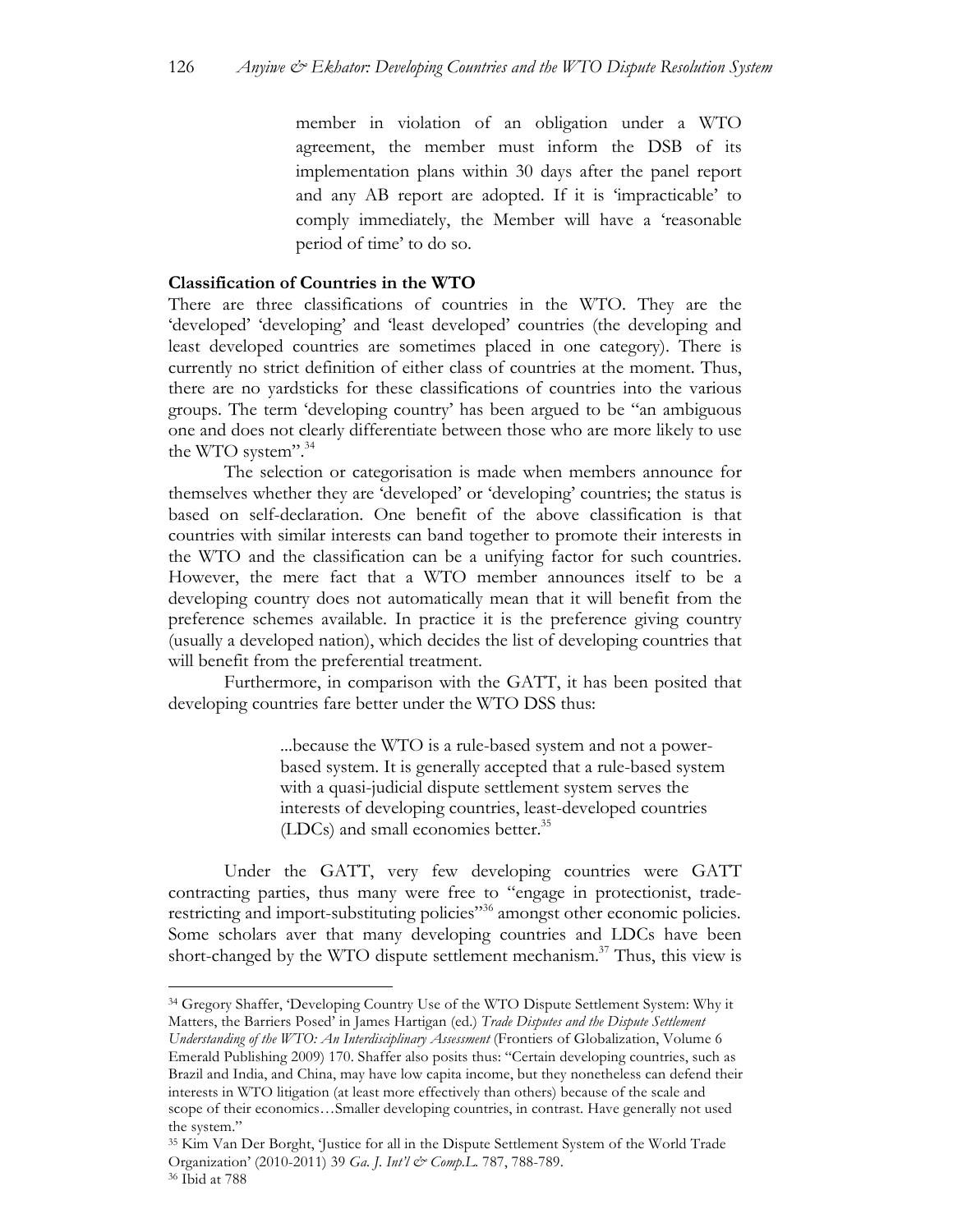that very few developing countries have benefited from the WTO DSS. Hence, the African Group<sup>38</sup> in the WTO posits that:

Experience has shown that the [dispute settlement system] has not satisfactorily and clearly aimed in its operation to contribute towards the tangible attainment of the development objectives of the WTO Agreement.<sup>39</sup>A number of countries have declared themselves to be developing countries. Prominent amongst them are; Pakistan, Hong Kong, Malaysia and South Africa.<sup>40</sup> In terms of written submissions, some active developing countries within the WTO include: China, India, Egypt, Brazil, Kenya and Argentina<sup>41</sup> Developing countries account for more than two thirds of the total number of countries in the  $WTO.<sup>42</sup>$ 

Over the years, the developing country status has led to controversy. In the US–Steel Safeguard dispute China did not expressly declare her developing country status in her Accession protocol.<sup>43</sup> This led to ambiguity on the appropriate WTO procedure to utilize.<sup>44</sup> Similarly upon adoption of the Panel and AB reports in the Korea – Beef Case, the European Union stated that it did not consider it appropriate for Korea to be considered a developing country for the purpose of the Agreement on Agriculture.<sup>45</sup> The developing country status was also considered at the conclusion of the Uruguay round. During the negotiations, the United States tightened measures on the use of subsidies by foreign governments. It declared that it would no longer consider certain Members to be developing countries for purposes of subsidies or countervailing duty investigations.<sup>46</sup> The controversies resulted in a

<sup>37</sup> This will be amplified in a later part of this paper.

<sup>38</sup> A number of countries have formed alliances in the WTO. The groups often speak with one voice during WTO negotiations. The African Group which is made up of all African WTO members. Majority of the African states are LDCs.

<sup>&</sup>lt;sup>39</sup> Negotiations on the Dispute Settlement Understanding, Proposal by the African Group, para.2, TN/DS/W/15 (Sept. 15, 2002) [hereinafter African Group Proposal] in Van Der Borght (n 35) 790

<sup>40</sup> George Bermann & Petros Mavroidis *Columbia Studies in WTO Law and Policy: WTO Law and Developing Countries* (1st edn, Cambridge University Press 2007) 161 -162

<sup>41</sup> Hakan Nordstrom, 'Participation of developing countries in the WTO – new evidence based on the 2003 official records'

<sup>&</sup>lt;http://www.noits.org/noits06/Final\_Pap/Hakan\_Nordstrom.pdf> accessed 30 November 2012. Also as of March 2013, the WTO currently has 159 countries as members. See WTO Members and Accession Candidates, August 2012 at

<sup>&</sup>lt;www.wto.org/english/thewto\_e/acc\_e/members\_brief\_e.doc> *accessed 30 July 2013*

<sup>42</sup> Jan Bohanes and Fernanda Garza, 'Going Beyond Stereotypes: Participation of Developing Countries in WTO Dispute Settlement' 4 (1) (2012) *TLD* 51

<sup>43</sup> World Trade Organization - Dispute Settlement, Dispute DS252: 'United States – Definitive Safeguard Measures on Imports of Certain Steel Products' <http://www.wto.org/english/tratop\_e/dispu\_e/cases\_e/ds252\_e.htm> accessed 30 November 2012

<sup>44</sup> WTO, Accession of the People's Republic of China (2001) <http://www.worldtradelaw.net/misc/chinaaccessionprotocol.pdf> accessed 30 November 2012

<sup>45</sup> World Trade Organization - Dispute Settlement, Dispute DS161: 'Korea - Measures Affecting Imports of Fresh, Chilled and Frozen Beef ' <http://www.wto.org/english/tratop\_e/dispu\_e/cases\_e/ds161\_e.htm> accessed 30 November 2012

<sup>&</sup>lt;sup>46</sup> Agreement on Subsidies and Countervailing measures <http://ia.ita.doc.gov/regs/uraa/saacv.html > accessed 30 November 2012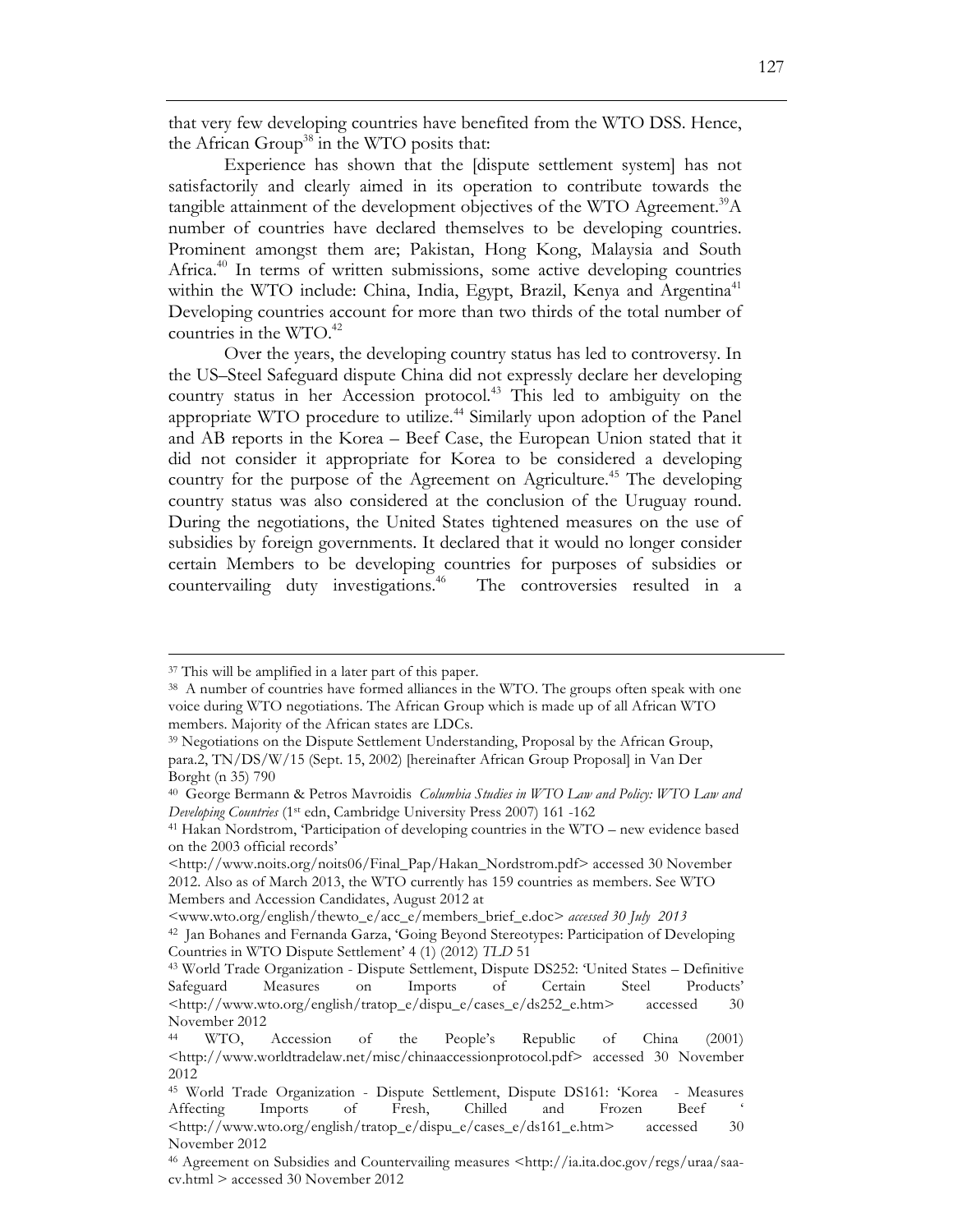compilation by Horn of the WTO Membership into 5 groups. $47$  These five groups are the European Union and United States; Brazil, India, and China; Other Industrialized Countries: including Korea, Mexico, Singapore, and Turkey; Developing Countries and Least Developed Countries.

# **Privileges Enjoyed by Developing Countries in the WTO**

There are key provisions in the WTO, which arguably promote the favourable treatment of developing countries. These provisions grant them privileged rights called: 'Special and Differential treatment' (S&D). It is important to examine these provisions in order to appropriately understand the position of developing countries in the WTO. Developing countries enjoy exclusive concessions in three ways:

- *WTO Agreements:* They contain special provisions for developing countries: The Committee on Trade and Development: Focuses on Trade and Development, and also deals debt and technology transfer.
- *The WTO Secretariat*: The Secretariat provides Technical Assistance (mainly training of various kinds) to developing countries.

Other incentives put in place by the WTO to encourage developing country participation are;

- *Extra time to fulfill commitments:* After a successful dispute resolution, developing countries are given extra time to fulfil their commitments and obligations.
- *Provisions designed to increase trading opportunities:* Through greater market access, trading opportunities are increased by breaking barriers to trade in areas like textiles, services, and technical barriers to trade.
- *Provisions requiring WTO members to safeguard the interests of developing countries:* WTO members are enjoined to adopt meaningful domestic and international measures in areas such as anti-dumping that will safeguard the interest of developing countries.
- Provisions for various means of helping developing countries*:* These commitments focus on specific areas including; animal and plant health standards, technical standards, and other provisions aimed at strengthening their domestic telecommunications sectors.
- *Legal assistance:* The WTO Secretariat has special legal advisers for assisting developing countries in any WTO dispute and for giving them legal counsel. The service is offered by the WTO's Training and Technical Cooperation Institute.
- *The Advisory Centre on WTO Law:* In 2001, 32 WTO governments set up an Advisory Centre on WTO law. Its members consist of countries contributing to the funding, and those receiving legal advice. All leastdeveloped countries are automatically eligible for advice. Other

<sup>47</sup> Henrik Horn, Louise Johannesson and Petros Mavroidis 'The WTO Dispute Settlement System 1995 – 2010: Some Descriptive Statistics' [2011] IFN 3. Available online at http://www.ifn.se/wfiles/wp/wp891.pdf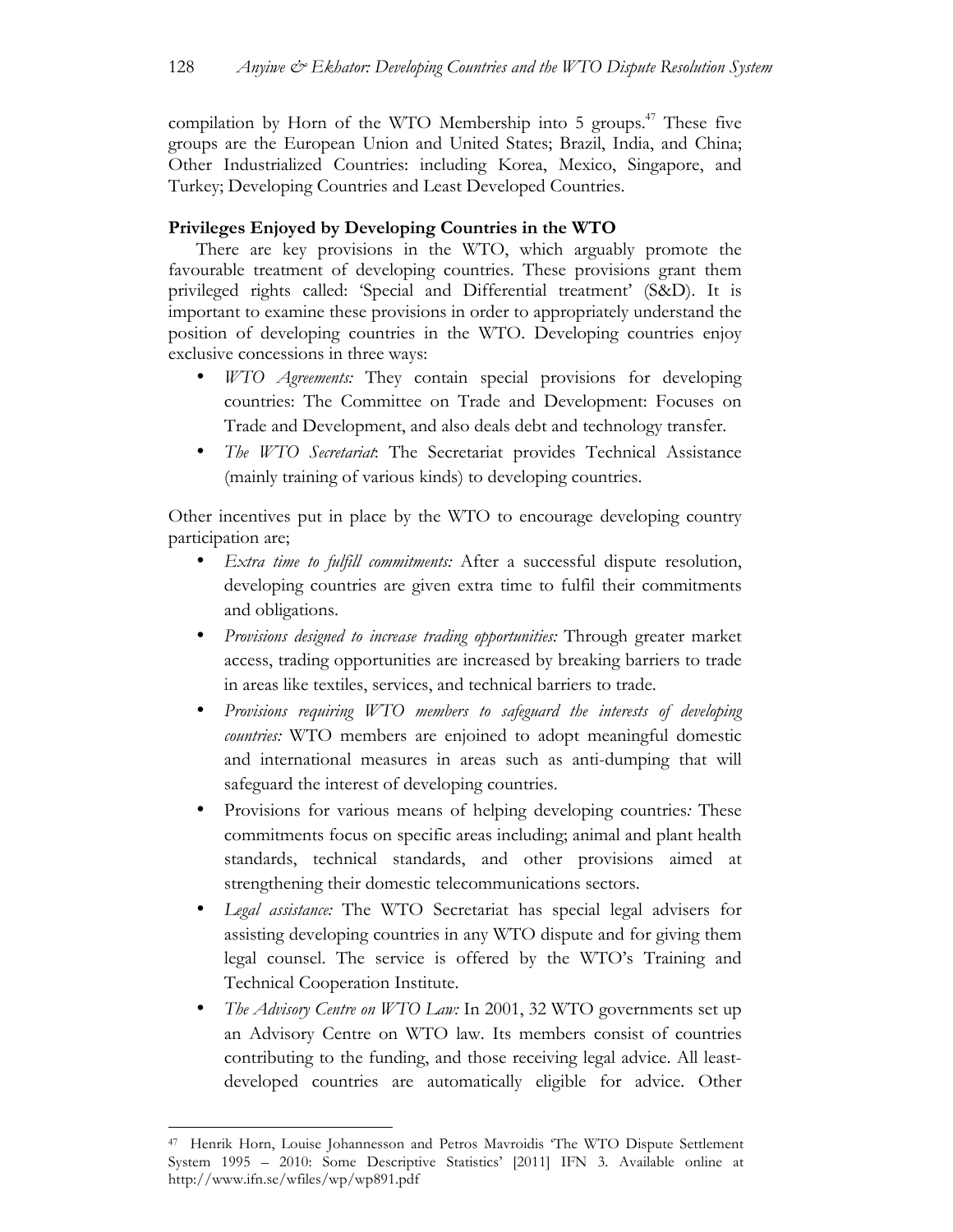developing countries and transition economies have to be fee-paying members in order to receive advice.

### **3. DEVELOPING COUNTRIES AND DISPUTE SETTLEMENT IN THE WTO**

It has been argued that the successful use of the WTO dispute settlement rests on the meaningful organization and collaboration among various governmental agencies as well as between the public and private sectors.<sup>48</sup> In other words, the decision to pursue a case at the WTO lies predominantly with the governments of member states. The government is charged with the onerous task of selecting a case, evaluating whether it will be worth going forward with and thereafter managing the litigation process. Therefore, information is a key requirement and embodies a considerable part of the litigation costs for initiating a WTO dispute.<sup>49</sup> Davis supports this view and opines that a large amount of the case specific information is provided by the affected domestic industry and legal advisors. There are fixed costs that are a function of experience; these include a building knowledge of WTO rules and procedures in both government and industry circles and establishing institutional processes to facilitate participation in dispute settlement.<sup>50</sup> The member countries that face the most difficulties in meeting coordination challenges are the developing countries.51 Primarily these challenges occur due to their lack of experience and also their failure to prioritise litigation coordination.<sup>52</sup>

In determining whether the WTO DSS has been effective in resolving the trade disputes of developing countries, it is pertinent to examine two significant arguments that have been put forward. The first argument posits that the WTO procedure has been adequate and effective in settling disputes. The second argument postulates that there are challenges in the DSS which deter developing countries from participating in the process. We will now address the two arguments.

# *Strengths of the WTO Dispute Settlement Process involving Developing Countries*

It is contended that the DSS has been highly effective in settling disputes and has improved trade relations between developing countries and other member states to a large extent. This argument is primarily pivoted on the fact that countries 'learn by doing'. When developing countries are 'repeat players', they acquire relevant knowledge on how the process works and thereby improve institutional arrangements for coordination of public and private action to address trade problems.<sup>53</sup>

The WTO experience of Pakistan exemplifies this. The first case filed by Pakistan as a sole complainant was against the United States regarding a transitional safeguard measure on combed cotton yarn from Pakistan (US -

<sup>48</sup> Gregory Shaffer and Ricardo Melendez-Ortiz 'Dispute Settlement at the WTO: The Developing Country Experience' (ICTSD 2012

<sup>49</sup> Bernard Hoekman and Petros Mavroidis 'WTO Dispute Settlement, Transparency and Surveillance' [2000] *TWE* 1

<sup>50</sup> Christina Davis and Sarah Bermeo, 'Who Files? Developing Country Participation in GATT/WTO Adjudication' 71 (2009) *JOP* 1036

<sup>51</sup> Shaffer and Melendez-Ortiz (n 48)

<sup>52</sup> ibid

<sup>53</sup> Davis and Bermeo (n 50) 1036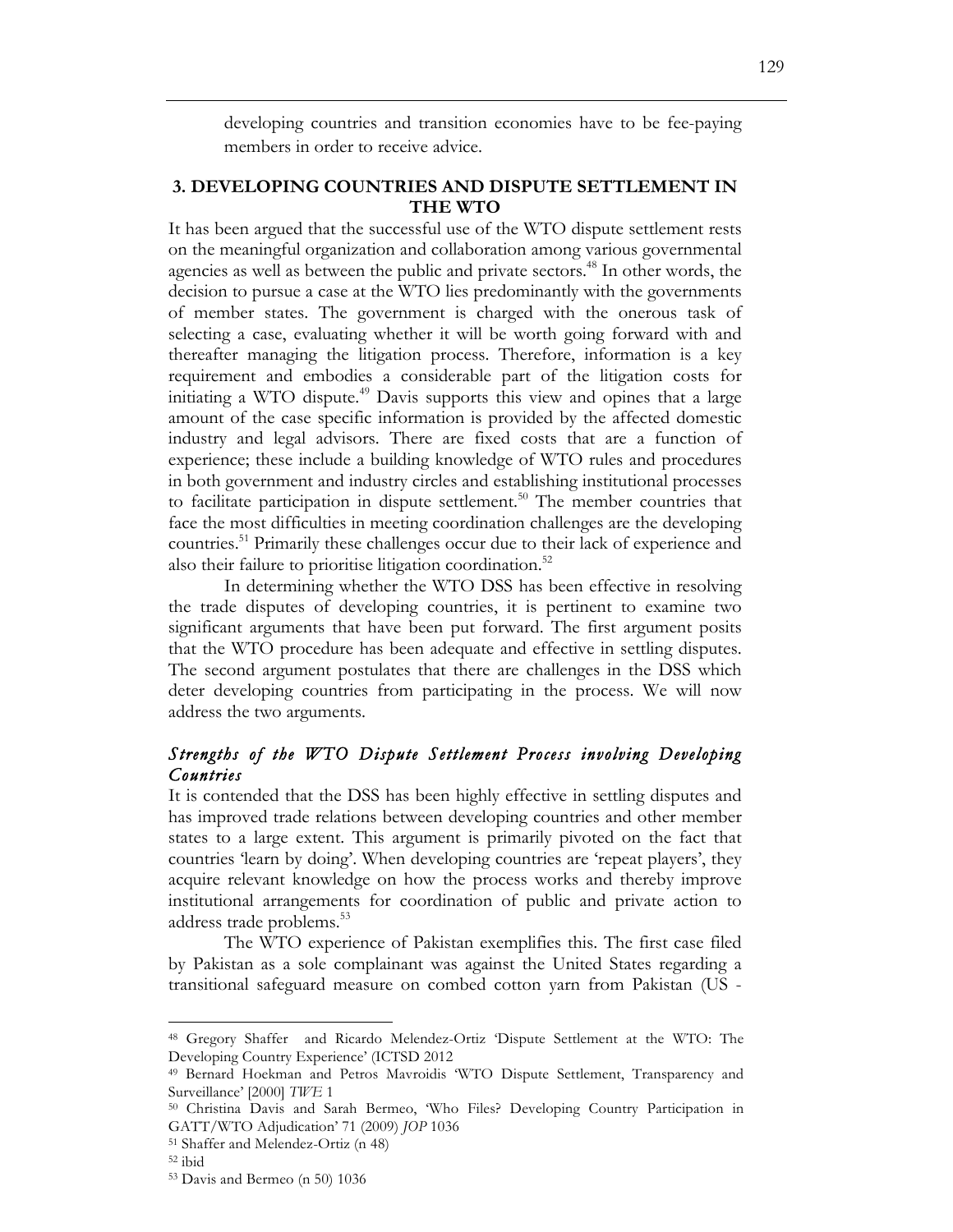Cotton Yarn).<sup>54</sup> Prior to this time Pakistan had filed two cases under the GATT and joined a WTO case with multiple complainants.<sup>55</sup> At the time of filing the dispute, Pakistan did not have an effective institutional framework within the Ministry of Commerce, which could deal with WTO–related dispute settlement cases. However during the course of the dispute, WTO sections in the permanent mission in Geneva and the Ministry of Commerce were set up; as well as a 13-member high-level WTO council chaired by the Minister of Commerce.56 The Cotton Yarn Case was successfully resolved in Pakistan's favour. In 2005 Pakistan filed another case against Egypt regarding antidumping duties on matches; this case was also concluded in Pakistan's favour.<sup>57</sup> Pakistan has participated in several cases as a third party and also has cases currently under consideration as potential complaints. The serving Ambassador to the WTO for Pakistan in 2008 elaborated on the advantages accruing to Pakistan due to its involvement in the WTO dispute settlement mechanism. He posited thus:

It is encouraging when we get positive results so we are more likely to see dispute settlement as an effective strategy. We know about the selection of lawyers and how to enter consultations. If it were the first time we would be completely lost but if we have experience it helps …58

The classic experience of Costa Rica is another example of how the WTO DSS has adequately resolved the trade dispute of developing countries. Costa Rica challenged the United States on the use of transitional safeguard provisions for cotton underwear (US - Underwear Case).<sup>59</sup> At the time the complaint was filed, foreign affairs officials were reluctant to proceed with the

<sup>54</sup> World Trade Organization – Dispute Settlement: Dispute DS192 'United States – Transitional Safeguard Measure on Combed Cotton Yarn from Pakistan' <http://www.wto.org/english/tratop\_e/dispu\_e/cases\_e/ds192\_e.htm>, accessed 11 December 2012

<sup>55</sup> World Trade Organization – Dispute Settlement: Dispute DS58 'United States – Import Prohibition of Certain Shrimp and Shrimp Products' <http://www.wto.org/english/tratop\_e/dispu\_e/cases\_e/ds58\_e.htm>, accessed 11 December 2012

<sup>56</sup> World Trade Organization : 'Managing the Challenges of WTO Participation, Case Study 34, Turab Hussain'

<sup>&</sup>lt;http://www.wto.org/english/res\_e/booksp\_e/casestudies\_e/case34\_e.htm> accessed 11 December 2012, also relevant, Turab Hussain, 'Combed Cotton Yarn Exports of Pakistan to the United States: A Dispute Settlement Case' (2005) 05-35, LUMS <http://cmer.lums.edu.pk/upload/CMER\_05\_36.pdf > accessed 11 December 2012

<sup>57</sup> World Trade Organization – Dispute Settlement: Dispute DS327 'Egypt – Anti-Dumping Duties on Matches from Pakistan' <http://www.wto.org/english/tratop\_e/dispu\_e/cases\_e/ds327\_e.htm> accessed 12 December 2012

<sup>58</sup> Comment by Dr. Manzoor Ahmad, Ambassador and Permanent Representative to the WTO for Pakistan in an interview by Davis and Bermeo, Geneva, 30 June 2008 cited in Davis and Sarah (n 50) 1037

<sup>59</sup> World Trade Organization – Dispute Settlement: Dispute DS24 'United States Restriction on Imports of Cotton and Man-made Fibre Underwear' http://www.wto.org/english/tratop\_e/dispu\_e/cases\_e/ds24\_e.htm accessed 12 December 2012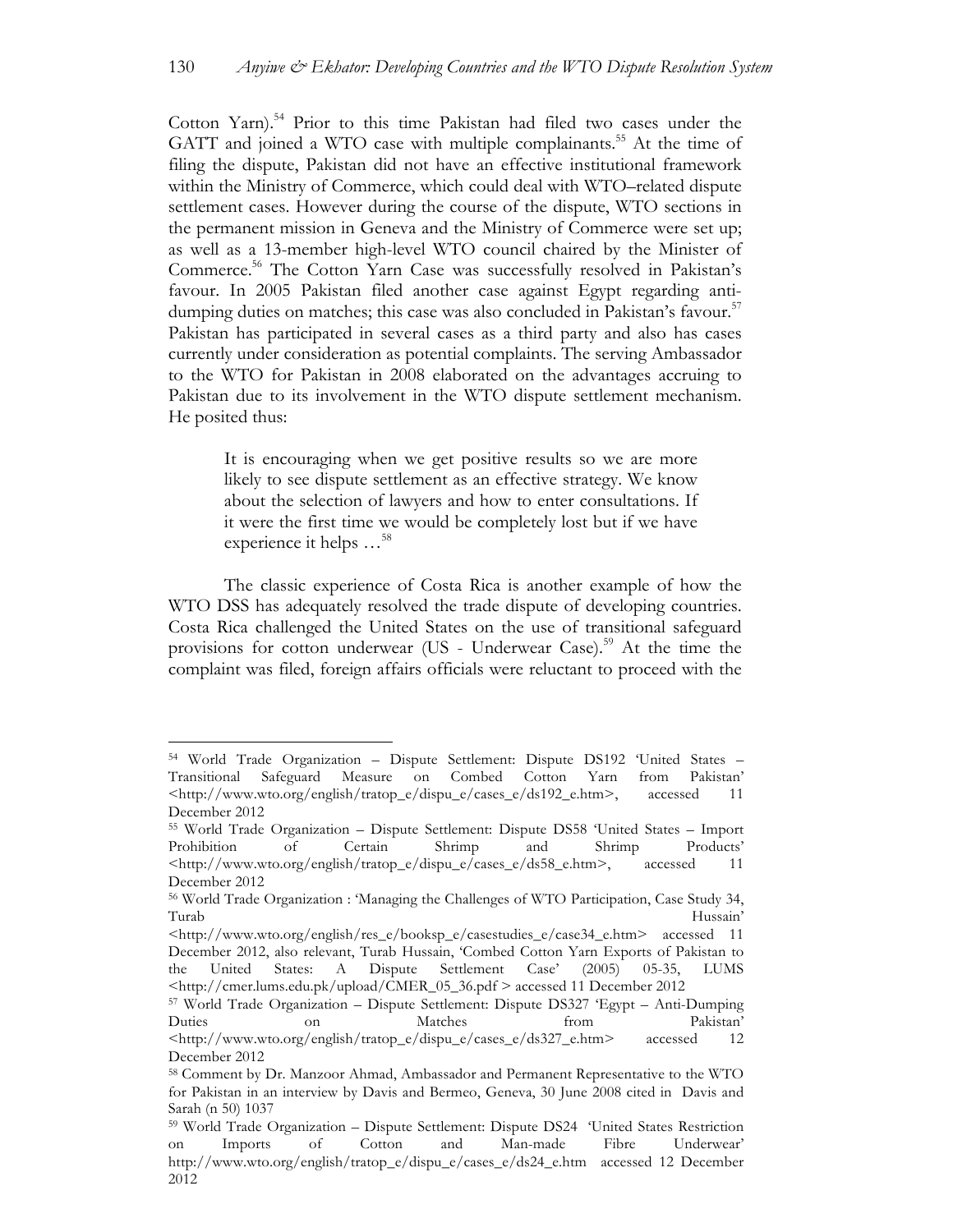matter because they did not want to harm relations with the United States.<sup>60</sup> However, trade ministry officials insisted that the case was necessary to show evidence of a transparent, unbiased system and to maintain the benefits of open trade under the WTO for domestic industries. Costa Rica, despite its concerns about 'testing the system' alone, used the mechanisms available to it as a WTO member to ensure that important principles of the multilateral trading system were appropriately applied.<sup>61</sup> The 'system' worked as intended in this case. Almost ten years after the dispute, both developed and developing countries regularly use the DSU process. This case, as an early test of the system, clearly points to some lessons.<sup>62</sup> Anabel Gonzales of the Costa Rican legal team identified one lesson: '… never underestimate a trade conflict. Pay attention to it from the beginning and throughout the process.' The United States probably underestimated both Costa Rica's resolve and its capacity to prosecute the case. While the other countries identified by the United States as posing a threat to its underwear industry quickly agreed to settle with the United States, Costa Rica did not. The victory in the cotton case opened the door for future use of dispute adjudication by Costa Rica.

Also, there are times when the consequences of not filing a complaint far outweigh the high cost of filing. The Costa Rican government in the Underwear Case had an overriding desire to respond to the U.S textile safeguard measures because they risked losing 100 million dollars' worth of trade.63 The situation of Ecuador further illustrates this point. Ecuador is one of the world's largest banana exporters. During the famous EU (European Union) banana era, Ecuador incurred losses of more than 500,000 dollars a day. It rushed its accession to the WTO, in order to file a complaint against the EU on this issue; so as not to incur further losses.<sup>64</sup>

Developing countries have also obtained relevant experience by joining a complaint that another state has already initiated. Peru did this in 1995 when it joined Canada and Chile to challenge an EU – labeling policy. It also received help from the Canadian government to pursue the case.<sup>65</sup> After this first experience, Peru subsequently instituted a matter alone in a dispute that raised legal issues about labeling standards relative to Sardines.<sup>66</sup> A mutually agreed solution was reached by the European Communities and Peru pursuant

<sup>60</sup> John Breckenridge, 'Costa Rica's Challenge to US Restrictions on the Import of Underwear' in Peter Gallagher, Patrick Low and Andrew Stoler (eds), *Managing the Challenges of WTO Participation: 45 Case Studies* (CUP 2005)<br><sup>61</sup> World Trade Organization - Managing the challenges of WTO participation: case study 12

<sup>&#</sup>x27;Costa Rica's Challenge to US Restrictions on the Import of Underwear' John Breckenridge <http://www.wto.org/english/res\_e/booksp\_e/casestudies\_e/case12\_e.htm > accessed 13 December 2012

<sup>62</sup> ibid

<sup>63</sup> Anabel Gonzalez - Costa Rican Legal Team in the Underwear Case telephone interview by Davis and Bermeo, 11 August 2008 cited in Christina Davis and Sarah Bermeo (n 50) 1038

<sup>64</sup> James Smith 'Compliance Bargaining in the WTO: Ecuador and the Bananas Dispute' [2006] GWU 3

<sup>65</sup> World Trade Organization - Dispute Settlement, Dispute DS12: 'European Communities — Trade Description of Scallops'

<sup>&</sup>lt;http://www.wto.org/english/tratop\_e/dispu\_e/cases\_e/ds12\_e.htm> accessed 14 December 2012

<sup>66</sup> World Trade Organization - Dispute Settlement, Dispute DS12: 'European Communities — Trade Description of Sardines'

<sup>&</sup>lt;http://www.wto.org/english/tratop\_e/dispu\_e/cases\_e/ds231\_e.htm> accessed 14 December 2012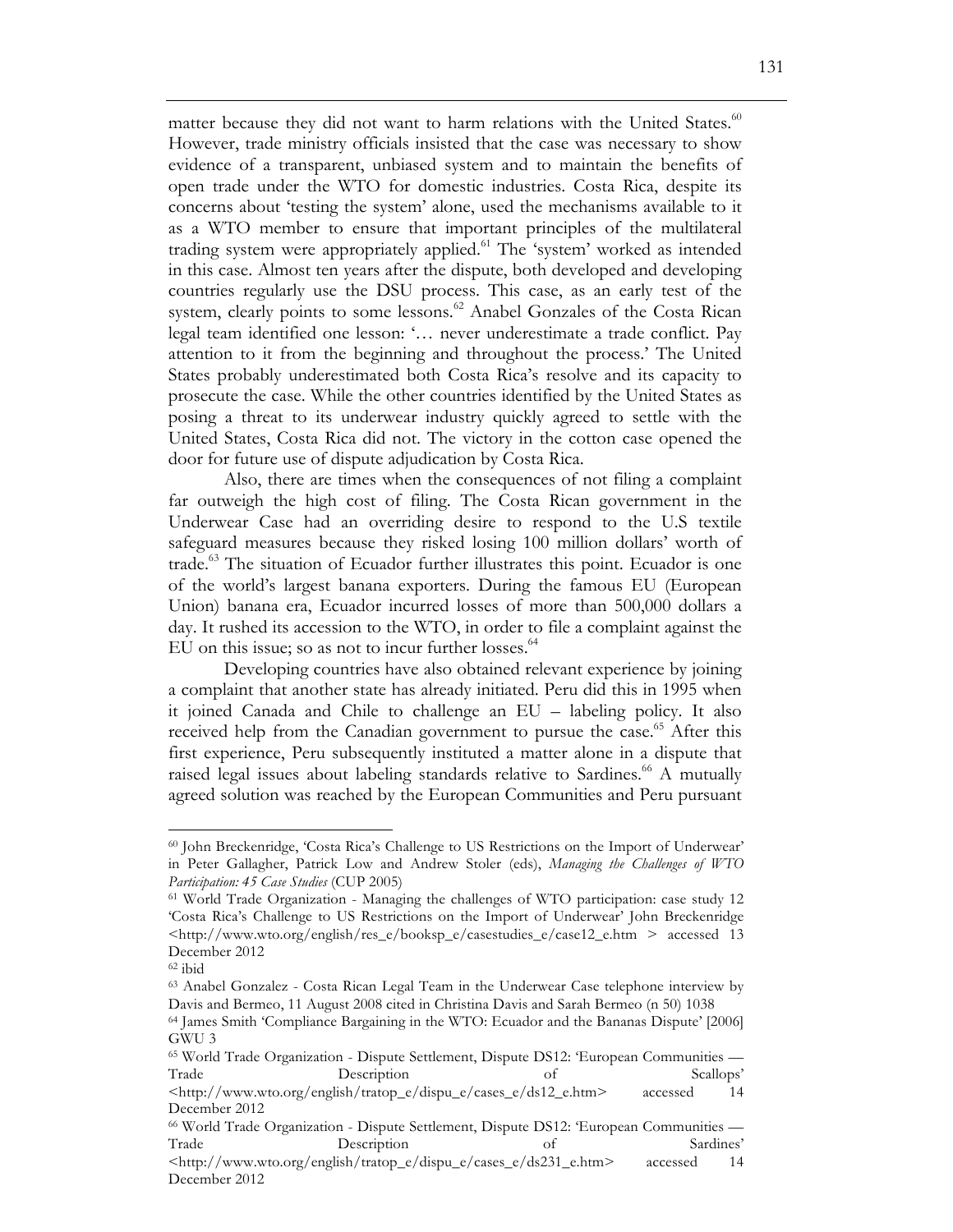to Article 3.6 of the DSU on the  $25<sup>th</sup>$  of July 2003. Similarly, when the EU filed a complaint against the US on the issue of safeguards on steel imports, China joined as a party to the dispute three weeks later. <sup> $67$ </sup> Through this method, China was able to gain valuable experience on the WTO process.

Relevant experience may also be gained by being a defendant in a WTO case.<sup>68</sup> The situation of Indonesia illustrates this. A complaint was filed against Indonesia by the EU, United States and Japan in a dispute about its automobile policy in 1996.<sup>69</sup> Two years later, Indonesia filed its first WTO case against Argentina about safeguard measures on footwear.<sup>70</sup> In 48 years of membership in the GATT/WTO, Indonesia had never filed a case, but after this first case it went on to initiate two more, for a total of three in nine years.<sup>71</sup>

The WTO DSU has also successfully resolved disputes through mediation as evidenced in the Thailand issue on Tuna Export to the EC (Formerly European Community now EU). The players in this case were Thailand and the Philippines on the one hand and the EC on the other. The initial challenge faced by Thailand was how to persuade the EC to enter into discussions on the matter. After this hurdle had been crossed, a formal letter requesting mediation was jointly submitted to the Director-General of the WTO. The matter was resolved amicably through mediation. This case is a good example of how developing country members were able to use their WTO rights to secure more equitable treatment from a developed country trading partner. Thailand's Minister of Commerce, Adisai Bhodharamik, expressed it thus:

… in resorting to the dispute settlement process, we did not seek to confront, but opted for friendly persuasion and understanding. After all, the EC is one of our major trading partners, and a very important consumer not only of Thai tuna but in other sectors as well. We intended to avoid at all costs doing anything that would jeopardize our long-standing and good relationship with the  $EU...^{72}$ 

The arguments presented above posit that the WTO DSS has been effective in resolving developing countries' trade disputes. Now let us examine the second argument that analyses the challenges and paradoxes experienced by developing countries in the WTO DSS.

<sup>67</sup> World Trade Organization - Dispute Settlement, Dispute DS252: 'United States – Definitive Safeguard Measures on Imports of Certain Steel Products' <http://www.wto.org/english/tratop\_e/dispu\_e/cases\_e/ds252\_e.htm> accessed 14 December 2012

<sup>68</sup> (n 50)

<sup>69</sup> World Trade Organization - Dispute Settlement, Dispute DS54: 'Indonesia - Certain Measures Affecting the Automobile Industry <http://www.wto.org/english/tratop\_e/dispu\_e/cases\_e/ds54\_e.htm> accessed 14 December 2012

<sup>70</sup> World Trade Organization - Dispute Settlement, Dispute DS54: 'Indonesia - Certain Measures Affecting the Automobile Industry <http://www.wto.org/english/tratop\_e/dispu\_e/cases\_e/ds54\_e.htm> accessed 14 December 2012

<sup>71</sup> (n 50) 1038

<sup>72</sup> Nilaratna Xuto, 'Thailand Conciliating a Dispute on Tuna Export to the EC' in Peter Gallagher, Patrick Low and Andrew Stoler (eds), *Managing the Challenges of WTO Participation: 45 Case Studies* (CUP 2005)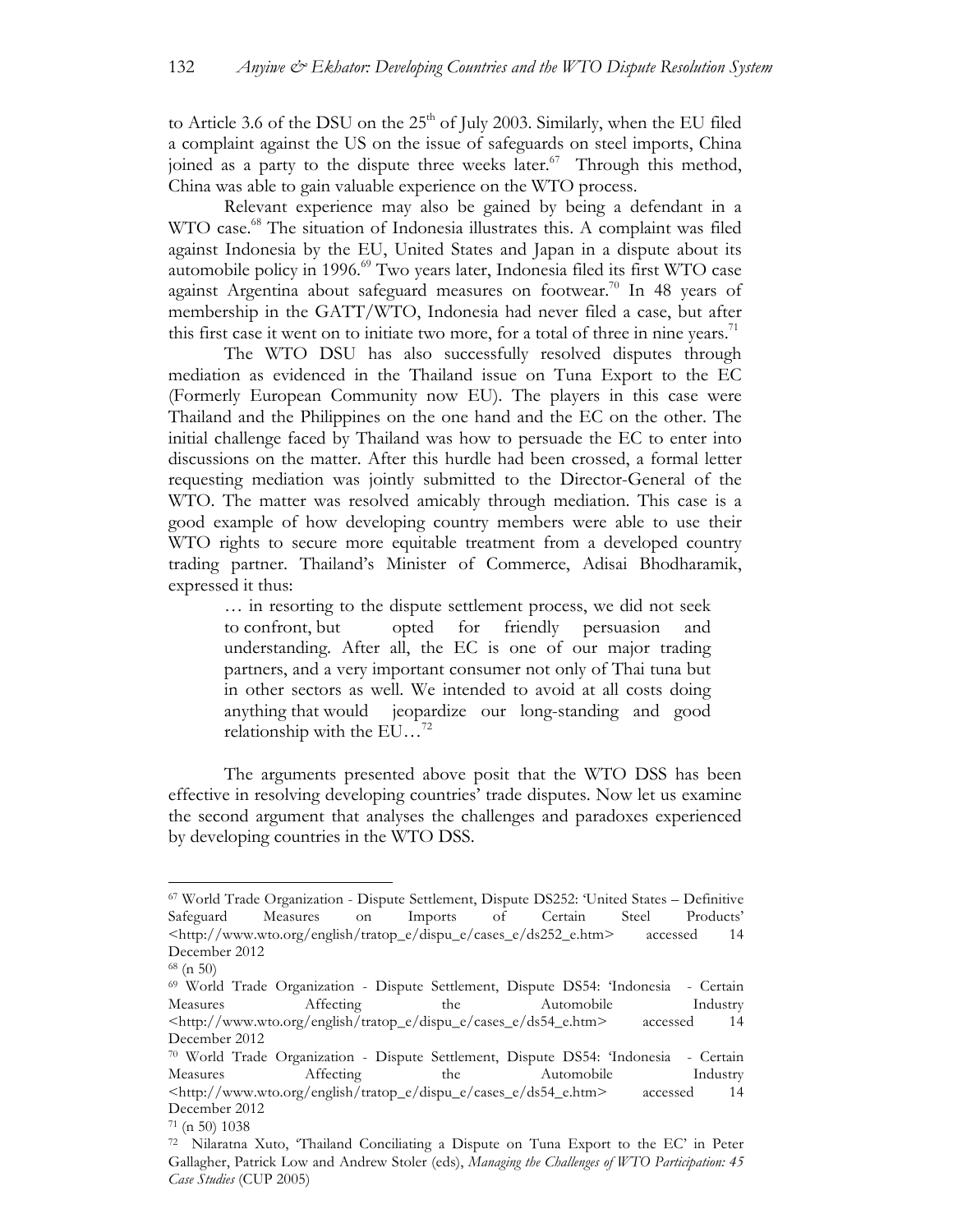# **4. CHALLENGES OF THE DISPUTE SETTLEMENT PROCESS INVOLVING DEVELOPING COUNTRIES**

Nottage has identified significant problems that limit developing-country participation in the WTO dispute settlement proceedings.<sup>73</sup> He opines that a major constraint is that developing countries lack expertise in WTO law as well as sufficient resources to fund external WTO lawyers.<sup>74</sup> Bown supports this position and argues that the WTO DSS is overly complicated and expensive; thereby making it extremely difficult for developing countries to overcome the human and financial resources that are expended in the process.<sup>75</sup> The legal fees incurred in the Japan and United States case dealing with the issue of Measures Affecting Consumer Photographic Film and Paper was recorded by the Panel Report to be in excess of 10 Million US dollars.<sup>76</sup> Indeed, this is an outrageous amount for a developing country (especially the relatively poor ones) to provide. Legal luminaries and world trade experts observe that the problem of high costs faced by developing countries is enhanced by their small trade shares and government budgets. They tend to have smaller aggregate trading stakes than their developed country counterparts.77 Although the DSU contains in Article 27.2 certain provisions that address the cost and resource constraints, it is submitted that the experts can only assist in respect of the dispute settlement and cannot provide legal advice before a dispute is initiated.

Another fundamental problem with the WTO DSU is the auspicious fact that they are unable to appropriately enforce rulings through retaliation. Keen observers submit that developing countries with small domestic markets are unable to impose sufficient economic or political losses within the larger WTO members to generate the requisite pressure to induce compliance.<sup>78</sup> The suspension of trade concessions or obligations may be more detrimental to the developing country than the non-complying member.<sup>79</sup> This implies that there is little purpose in developing countries bringing WTO dispute settlement proceedings as they lack capacity to enforce rulings.<sup>80</sup> The situation of Antigua and Barbuda in the 2007 dispute case against the United States succinctly exemplifies this scenario.<sup>81</sup> In its request for retaliation, Antigua and Barbuda observed that ceasing all trade with the United States would have virtually no

 $\overline{a}$ 

<sup>76</sup> World Trade Organization: Dispute Settlement DS44 'Japan – Measures Affecting Consumer Photographic Film and Paper's Paper's Photographic Paper's Film and Paper's Paper's Paper's Paper's Paper's Paper's Paper's Paper's Paper's Paper's Paper's Paper's Paper's Paper's Paper's Paper's Paper's Paper's Paper's Pa <http://www.wto.org/english/tratop\_e/dispu\_e/cases\_e/ds44\_e.htm> accessed 15 December 2012

<sup>73</sup> Hunter Nottage, 'Developing Countries in the WTO Dispute Settlement System' [2009] *GEG Working Paper*

<sup>74</sup> ibid at 3

<sup>75</sup> Chad Bown and Bernard Hoekman, 'WTO Dispute Settlement and the Missing Developing Country Cases: Engaging the Private Sector [2005] *JIEL* 889

<sup>77</sup> Hakan Nordstrom and Gregory Shaffer, 'Access to Justice in the World Trade Organization: A case for a Small Claims Procedure' [2007] ICTSD. Available online at http://www.ruiggian.org/ressources/Apea-NordstromShaffer\_Small\_Claims%20070723.pdf

<sup>78</sup> Xuto (n 72) 5

<sup>79</sup> ibid

<sup>80</sup> ibid

<sup>81</sup> World Trade Organization – Dispute Settlement: Dispute DS285 'United States – Measures Affecting the Cross-Border Supply of Gambling and Betting Services' <http://www.wto.org/english/tratop\_e/dispu\_e/cases\_e/ds285\_e.htm > accessed 15 December 2012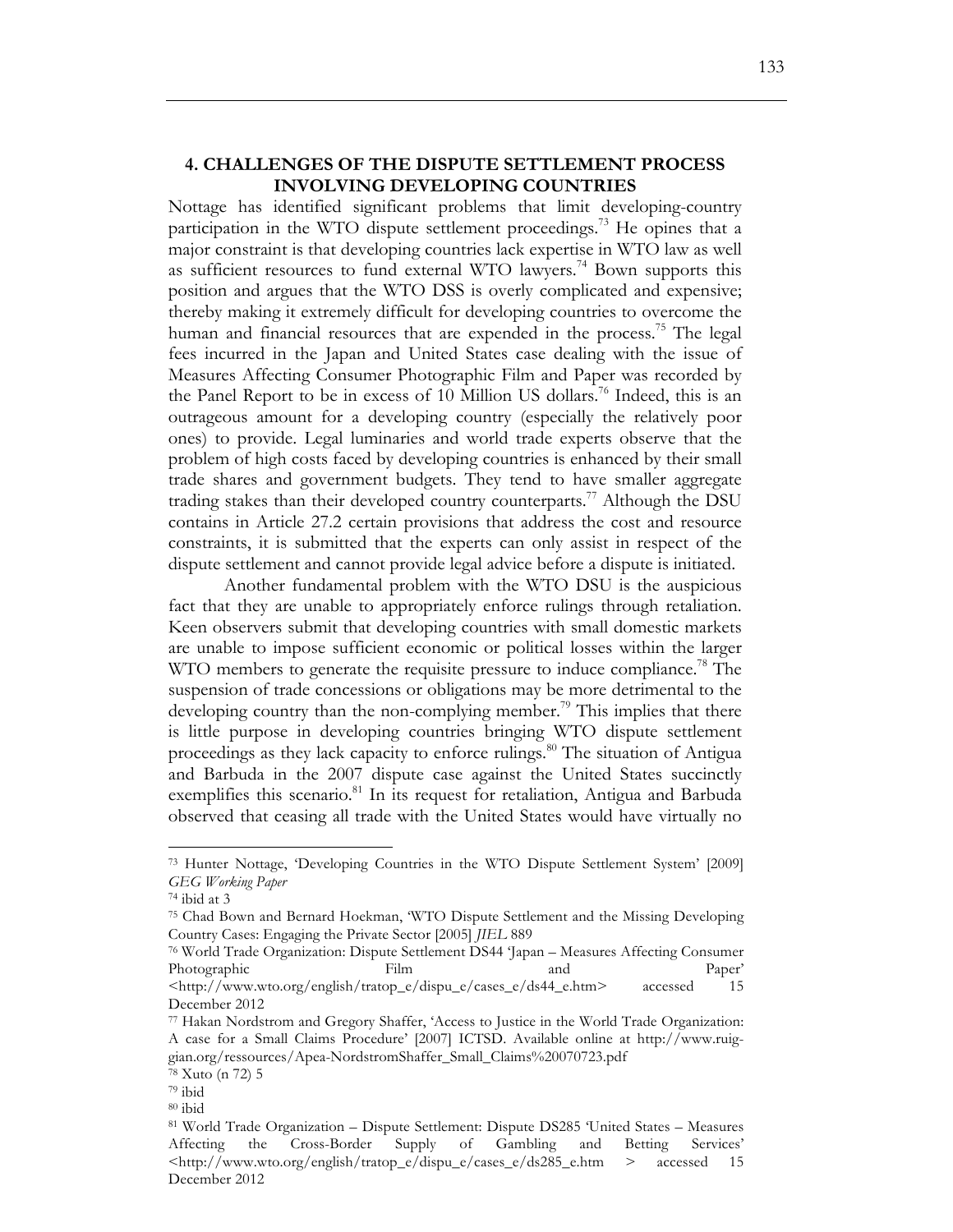impact on the US economy but would cause them untold hardship. The relatively low volume of trade (approximately 180 Million US dollars or 0.02 per cent of all annual exports from the US) could easily be shifted elsewhere. Ecuador experienced a similar situation with the  $EC -$  Bananas III case.<sup>82</sup> Ecuador imports less than 0.1 per cent of total European Communities (EC) exports. The Arbitrator presiding on the dispute examined the ability of Ecuador to retaliate against the EC and stated thus:

… given the fact that Ecuador, as a small developing country, only accounts for a negligible portion of the EC's exports of these products, the suspension of concessions is unlikely to have any significant effect on demand for these EC exports … in situations where the complaining party is highly dependent on imports from the other party it may happen that the suspension of certain concessions or certain other obligations entails more harmful effects for the part seeking suspension of concessions than for the other party …

Developing countries are also deterred from using the WTO DSS because majority of them lack domestic mechanisms to identify and communicate trade barriers to WTO lawyers.<sup>83</sup> Shaffer suggests that developing countries should request the assistance of development agencies and foundations to remedy this anomaly.<sup>84</sup> Another prominent scholar opines that an independent Special Prosecutor or Advocate could be recruited to identify potential WTO violations on behalf of developing countries.<sup>85</sup>

It is argued that another reason for developing countries' reluctance to initiate WTO disputes is because they are afraid of political and economic pressures from the developed countries. Their vulnerability in areas such as development assistance and preferential market access makes them largely unable to counter threats to withdraw preferential tariff benefits or foreign aid.<sup>86</sup> Although, one cannot provide practical scenarios of these pressures occurring, yet many developing countries perceive that such consequences might flow from their initiation of a WTO dispute.<sup>87</sup>

Another major flaw with the WTO dispute mechanism according to Nottage, is the high proportion of developing-country trade occurring under preferential rules that are not part of enforceable WTO dispute settlement proceedings.88 A WTO member may enforce the rules under which it trades in

<sup>82</sup> World Trade Organization – Dispute Settlement: Dispute DS27 'European Communities – Regime for the Importation, Sale and Distribution of Bananas <http://www.wto.org/english/tratop\_e/dispu\_e/cases\_e/ds27\_e.htm > accessed 15 December 2012

<sup>83</sup> Roderick Abbot, 'Are Developing Countries Deterred from Using the WTO Dispute Settlement System? Participation of Developing Countries in the DSM in the years 1995 – 2005' [2009] *ECIPE Working Paper 1,* 12 - 13

<sup>84</sup> Gregory Shaffer, 'The Challenges of WTO Law, Strategies for Developing Country Adaptation' 5(2) (2006) WTR 184

<sup>85</sup> Bernard Hoekman, 'Strengthening the Global Trade Architecture for Development' [2002] *WTR* 36

<sup>86</sup> (n 84) 193

<sup>87</sup> Nottage (n 73) 11

<sup>88</sup> Hunter Nottage 'Trade and Development' in Daniel Bethlehem et al (eds), Oxford Handbook of International Trade Law (OUP 2009)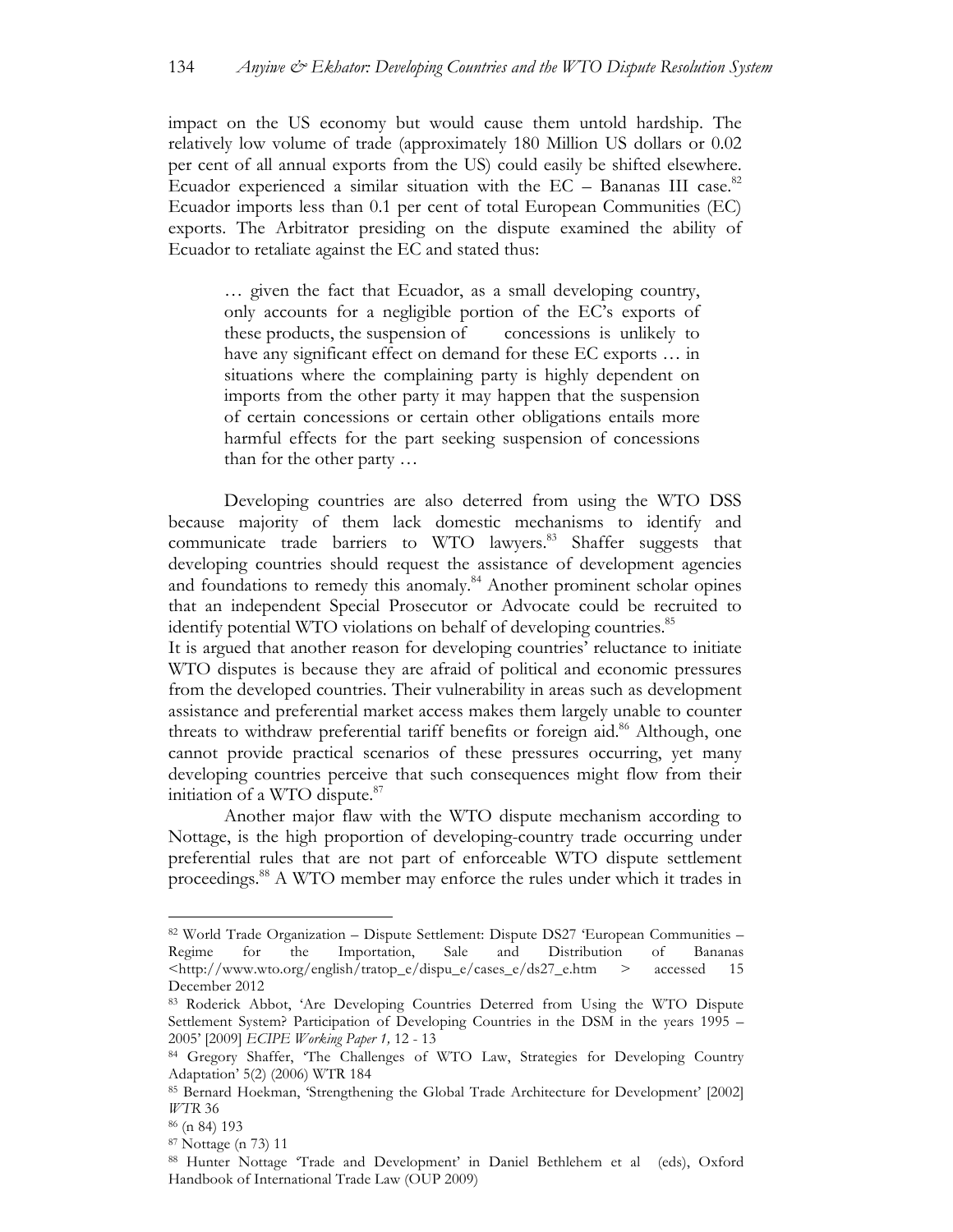WTO dispute proceedings only if those rules are part of enforceable WTO law. The AB presiding over the United States Mexico dispute regarding Taxes on Soft Drinks confirmed that the WTO dispute system cannot be used to determine rights and obligations outside the covered agreements.<sup>89</sup>

It has also been argued that the provisions of the S&D are inefficient in solving developing countries disputes. Lekgowe observes that Article 4(10) of the DSU that discusses Special Attention to the Problems of Developing Countries is fraught with numerous weaknesses. In his words;

… The provision only urges and advises members to give special attention to the particular problems and interests of developing countries and therefore is not a mandatory provision. The provision is more declaratory than operative and does not provide any operative content, it does not state exactly who gets what assistance from whom. As a result, it does not create an enforceable obligation on the part of the members  $\ldots$ <sup>90</sup>

Lekgowe also contends that the provision for extension of time available to developing countries pursuant to Article 12 (10) DSU possesses overriding limitations. He submits that the advantage it carries is only available to a developing country that is a defendant; the extension of time is not available to a developing country that is a complainant.<sup>91</sup> Also, the provision only applies to extension of time in respect of consultation time frames and not time frames at the implementation stage. $^{92}$ 

# **5. THE ROLE OF THE ADVISORY CENTRE IN DISPUTES INVOLVING DEVELOPING COUNTRIES**

The Advisory Centre on WTO Law (ACWL) is an independent intergovernmental organization established in 2001 with the predominant aim of providing support, legal advice and training on WTO law. Their mission is to provide developing countries and 'Least Developed Countries' (LDCs) with the legal capacity necessary to enable them to take full advantage of the opportunities offered by the WTO.<sup>93</sup> The ACWL's legal services to developing countries are provided for free or at heavily subsidised rates. Their services are financed predominantly by developed countries endowment funds and developing countries contributions. Since July 2001 the ACWL has provided direct legal assistance in 38 WTO disputes and 5 cases through external legal counsels.94 Support is given in WTO panel, Appellate Body and implementation proceedings, and in reaching mutually-agreed solutions.<sup>95</sup> The ACWL offers developing countries an opportunity to acquire experience that

<sup>89</sup> World Trade Organization – Dispute Settlement: Dispute DS308 'Mexico – Tax Measures on Soft Drinks and Other Beverages' <http://www.wto.org/english/tratop\_e/dispu\_e/cases\_e/ds308\_e.htm > accessed 16 December 2012

<sup>90</sup> Gosego Lekgowe, 'The WTO Dispute Settlement System: Why it doesn't Work for Developing Countries?' [2012] SSRN

<sup>91</sup> ibid at 9

<sup>92</sup> ibid at 9 - 10

<sup>93</sup> Advisory Centre on WTO Law: 'ACWL's mission' <http://www.acwl.ch/e/about/about\_us.html> accessed 16 December 2012

<sup>94</sup> Advisory Centre on WTO Law: 'Assistance in WTO Dispute Settlement Since July 2001' <http://www.acwl.ch/e/disputes/WTO\_disputes.html> accessed 14 December 2012 <sup>95</sup> ibid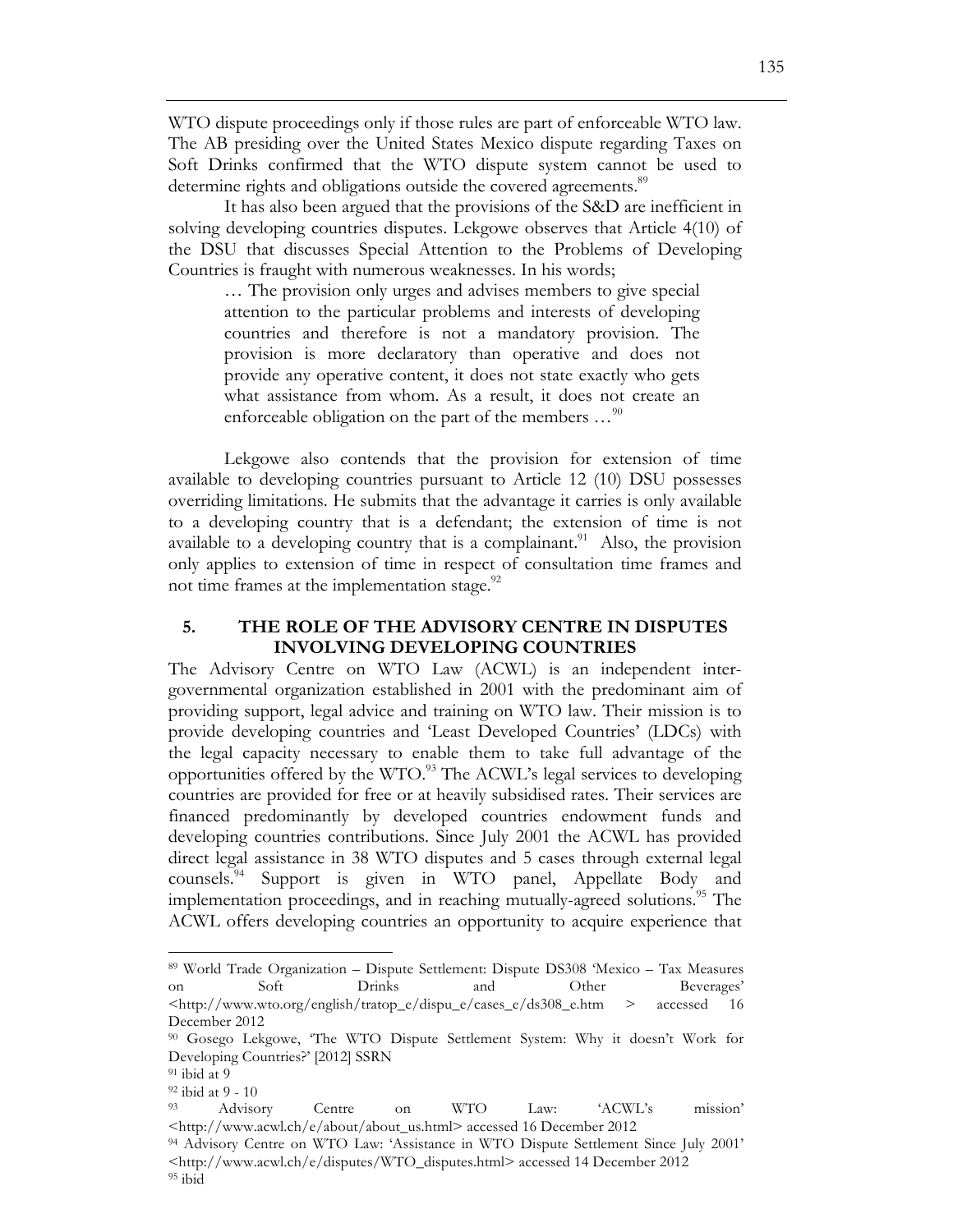goes beyond the legal representation of a private law firm.<sup>96</sup> The centre provides access to low-cost legal opinions and also works closely with officials from home governments when litigating a dispute.

The ACWL was criticized as being unable to provide non-technical inputs for developing countries required in WTO disputes.<sup>97</sup> However, this concern has been addressed to a considerable extent.<sup>98</sup> A technical expertise trust fund has been set up to subsidize the costs of contracting technical experts for developing countries. The Fund is financed by voluntary contributions of developed country Members. Denmark, the Netherlands and Norway have contributed to the Technical Expertise Fund.<sup>99</sup> The fund has been used on several occasions to assist developing countries in acquiring scientific, economic and domestic law expertise presented in disputes.<sup>100</sup>

Although the ACWL does not address all the constraints faced by developing countries in accessing the WTO DSS, it is argued that the ACWL's intervention has greatly mitigated their lack of expertise in WTO law.<sup>101</sup>

#### **6. POSSIBLE REFORMS OF THE WTO DSS**

The DSU mechanism is perceived to be of considerable benefit to developing countries. The shift from a 'power' to a 'rules based' system permits even the smallest and weakest economic powers to enforce the rules under which they trade and consequently provide unprecedented security and predictability in their trading relation.<sup>102</sup> Although, a more balanced playing field has been achieved, developing countries still face difficulties in terms of resources and capacity to utilize the system effectively.103 It is respectfully submitted the DSS should be reformed. The DSS is somewhat slow and takes ages for a reasonable conclusion to be arrived at.104 The EU-Latin American Banana dispute which ended after 20 years of negotiations shows how slow the system can be. Although the 'mutually agreed solution' signed by the EU and Latin American countries consisted of  $6$  individual disputes;<sup>105</sup> it is highly unacceptable and inexcusable for a trade dispute to take this long. Severe hardship would have undoubtedly been experienced by the developing countries concerned while the grievance complained of would have continued unabated.

An accelerated mode of settling disputes needs to be adopted for future situations.

Domestic systems to identify and communicate trade barriers to WTO lawyers should be improved upon. The current DSU review negotiations "do not

<sup>96</sup> (n 50) 1039

<sup>97</sup> Bown and Hoekman (n 75) 876

<sup>98</sup> (n 73) 5

<sup>99</sup> Advisory Centre on WTO Law: 'Technical Expertise Fund' <http://www.acwl.ch/e/disputes/tech\_exp\_fund.html> accessed 16 December 2012 100 Nottage (n 73) 5

 $101$  ibid

<sup>102</sup> Nottage (n 73) 17

<sup>103</sup> Gregory Shaffer and Ricardo Melendez-Ortiz, 'Dispute Settlement at the WTO: The Developing Country Experience' [2012] ICTSD 8

<sup>104</sup> Abbot (n 83) 50

<sup>105</sup> World Trade Organization: (cases DS16, DS27, DS105, DS158, DS361 and DS364) between the EU and Latin American countries <http://www.wto.org/english/news\_e/news12\_e/disp\_08nov12\_e.htm> accessed 16 December 2012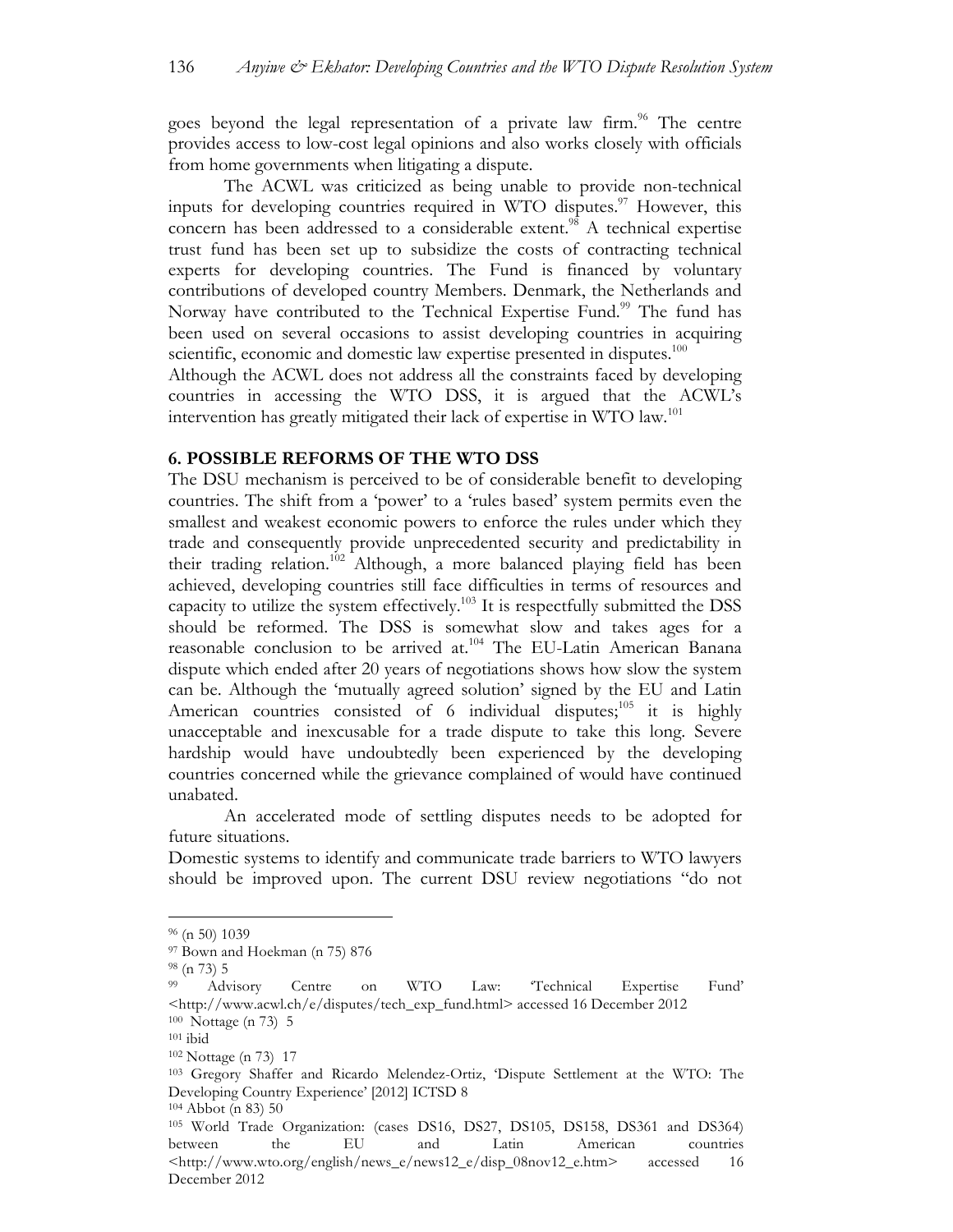address this limitation to the effective use of the system for many developing countries."106 Public-private networks to assist export sectors should be developed to communicate trade barriers to the government and to increase capacity building for conveying those barriers to WTO lawyers for legal assessment.<sup>107</sup>

The scope of rules under which developing countries trade as part of the enforceable WTO law should be increased. The pertinent consideration should not be whether the developing countries should have preferential treatment, but where and in what form it would be most effective.<sup>108</sup>

A permanent panel or body in the WTO would strengthen dispute settlement process. The present dispute system where panelists are on ad-hoc basis has led to problems. A permanent body will reduce the amount of time spent in constituting panels because panelists would now be readily available. So, the situation where panelists juggle from their home country to Geneva would be highly reduced, it will also lead to better dedication from panelists because they will now be employed on permanent basis rather than on ad-hoc basis.

The major problem of developing countries is lack of legal assistance in WTO. The Advisory Centre on the WTO Law should be strengthened to provide quality legal assistance to developing countries. It was created in 2001 to create a level playing ground for developing countries to be abreast of their rights and obligations under the WTO Agreement. The amount charged for this service may be too exorbitant for poor countries, legal assistance should be provided free to the poor countries who cannot afford it or in the alternative a trust fund should "be established to help finance the costs of retaining external experts."109

The power of the DSB to accept panel and appellate reports should be stopped. In the DSB, there is a possibility that such report could be rejected. There is a likelihood of influence in the DSB, a powerful country can still block a report if it can muster the support of the other countries.

# **7. CONCLUSION**

There is no generic answer to the question whether the WTO Dispute system has been effective in resolving the trade disputes of developing countries. To some experts, the DSS has failed the developing countries, whereas other experts aver that some developing countries have reaped benefits from their participation in WTO DSS. Also, in comparison with other similar international organizations, dispute settlement in the WTO can be considered to be successful. However, the largest bloc of members of the WTO, the African Group's participation in dispute settlement has been negligible. Here, no African country has ever initiated a dispute under the DSU.<sup>110</sup> African states constitute the majority of members of the LDC countries in the WTO. Bangladesh is the only LDC country that has initiated a dispute at the DSU

<sup>106</sup> (n 73) 13

 $107$  ibid

<sup>108</sup> Mari Pangetsu, 'Special and Differential Treatment in the Millennium: Special for Whom and How Different?' (2000] 23 (9) *TWE* 1295

<sup>109</sup> Van Der Borght supra (n 24) 1232

<sup>110</sup> David Evans & Gregory Shafer, 'Introduction' in Gregory Shaffer and Ricardo Melendez-Oritz (eds), Dispute Settlement at the WTO: The Developing Country Experience (ICTSD 2010)